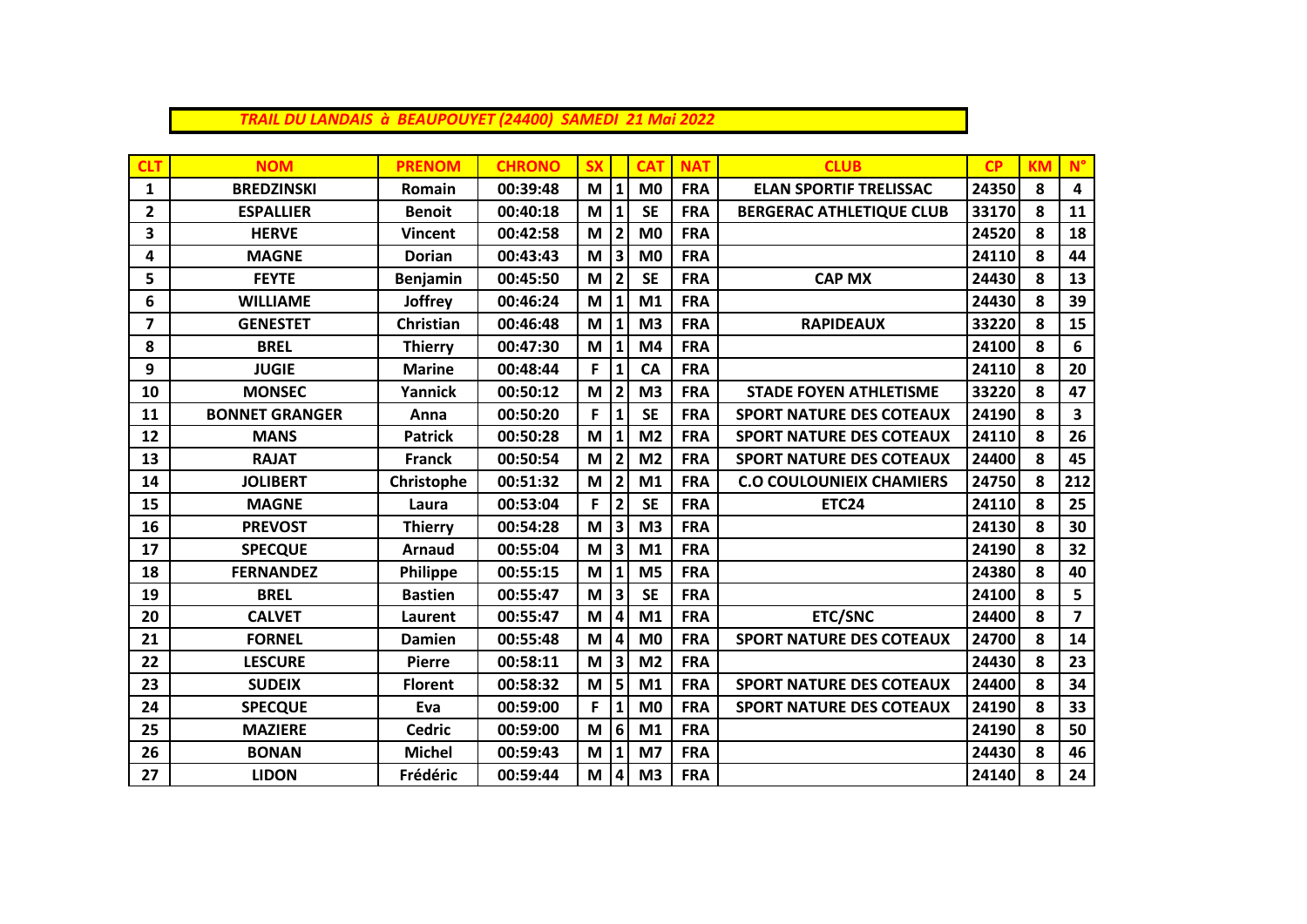| <b>CLT</b> | <b>NOM</b>             | <b>PRENOM</b>    | <b>CHRONO</b> | <b>SX</b> |                | <b>CAT</b>     | <b>NAT</b> | <b>CLUB</b>                     | CP    | <b>KM</b> | $N^{\circ}$    |
|------------|------------------------|------------------|---------------|-----------|----------------|----------------|------------|---------------------------------|-------|-----------|----------------|
| 28         | <b>LACHARTRE</b>       | <b>Marc</b>      | 01:00:30      | M         | 4              | <b>SE</b>      | <b>FRA</b> |                                 | 24400 | 8         | 49             |
| 29         | <b>LEGRAND BERSIER</b> | <b>Nelly</b>     | 01:00:39      | F.        | $\mathbf{2}$   | M <sub>0</sub> | <b>FRA</b> |                                 | 24400 | 8         | 22             |
| 30         | <b>SYLVAIN</b>         | Azzi             | 01:01:07      | M         | 5              | <b>SE</b>      | <b>FRA</b> |                                 | 33000 | 8         | 35             |
| 31         | <b>VILLATTE</b>        | <b>Bertrand</b>  | 01:02:26      | M         | 5 <sup>1</sup> | M <sub>3</sub> | <b>FRA</b> | <b>ESPRIT TRAIL CHANTERAC</b>   | 24350 | 8         | 38             |
| 32         | <b>NEURY</b>           | Christian        | 01:02:27      | M         | 2              | M <sub>5</sub> | <b>FRA</b> | <b>ASPB JOGGING</b>             | 24240 | 8         | 27             |
| 33         | <b>BALSAUX</b>         | Cathy            | 01:04:11      | F         | 1              | M1             | <b>FRA</b> |                                 | 24400 | 8         | 8              |
| 34         | <b>DELORS</b>          | Yoan             | 01:05:42      | M         | 6              | <b>SE</b>      | <b>FRA</b> | <b>SPORT NATURE DES COTEAUX</b> | 24190 | 8         | 43             |
| 35         | <b>TRUCHE</b>          | <b>Sandrine</b>  | 01:05:45      | F         | 2              | M1             | <b>FRA</b> | <b>CA BELVES</b>                | 24170 | 8         | 37             |
| 36         | <b>LAJONIE</b>         | <b>Bernard</b>   | 01:06:52      | М         | $\overline{2}$ | M7             | <b>FRA</b> | <b>SPORT POUR TOUS</b>          | 24130 | 8         | 41             |
| 37         | <b>GEROMIN</b>         | <b>Nathalie</b>  | 01:07:48      | F.        | 1              | M <sub>3</sub> | <b>FRA</b> |                                 | 24130 | 8         | 16             |
| 38         | <b>ISAY</b>            | <b>Olivier</b>   | 01:08:19      | M         | 4              | M <sub>2</sub> | <b>FRA</b> |                                 | 24130 | 8         | 19             |
| 39         | <b>DUSAGE</b>          | <b>Aurore</b>    | 01:09:10      | F.        | 3              | M <sub>0</sub> | <b>FRA</b> | <b>SNC</b>                      | 24400 | 8         | 10             |
| 40         | <b>PASERO</b>          | <b>Karine</b>    | 01:09:33      | F         | 1              | M <sub>2</sub> | <b>FRA</b> | <b>ASPB JOGGING</b>             | 24240 | 8         | 28             |
| 41         | <b>TANNER</b>          | <b>Adrian</b>    | 01:13:44      | M         | 2              | M4             | <b>FRA</b> |                                 | 24130 | 8         | 36             |
| 42         | <b>FELIX</b>           | Sophie           | 01:15:04      | F         | 2              | M <sub>3</sub> | <b>FRA</b> | <b>PERIGORD NOIR ATHLE</b>      | 33220 | 8         | 42             |
| 43         | <b>LEGLISE</b>         | Solvei           | 01:16:14      | F         | 2              | M <sub>2</sub> | <b>FRA</b> |                                 | 24130 | 8         | 21             |
| 44         | <b>BAYLE</b>           | Julie            | 01:17:01      | F.        | 3 <sup>1</sup> | <b>SE</b>      | <b>FRA</b> |                                 | 24750 | 8         | $\overline{2}$ |
| 45         | <b>BAYLE</b>           | Jean Luc         | 01:17:02      | M         | 3 <sup>1</sup> | M <sub>5</sub> | <b>FRA</b> |                                 | 24000 | 8         | $\mathbf{1}$   |
| 46         | <b>FAURE</b>           | <b>Dominique</b> | 01:17:06      | F.        | 1              | M <sub>6</sub> | <b>FRA</b> | <b>ASPB JOGGING</b>             | 24520 | 8         | 12             |
| 47         | <b>GATINOIS</b>        | <b>Delphine</b>  | 01:24:12      | F.        | 1              | M <sub>4</sub> | <b>FRA</b> | <b>ELAN SPORTIF TRELISSAC</b>   | 24750 | 8         | 48             |
| 48         | <b>GODBILLOT</b>       | <b>Céline</b>    | 01:24:55      | F         | 3              | M1             | <b>FRA</b> |                                 | 24130 | 8         | 17             |
| 49         | <b>DONS</b>            | <b>Isabelle</b>  | 01:25:46      | F         | 3              | M <sub>3</sub> | <b>FRA</b> |                                 | 24130 | 8         | 9              |